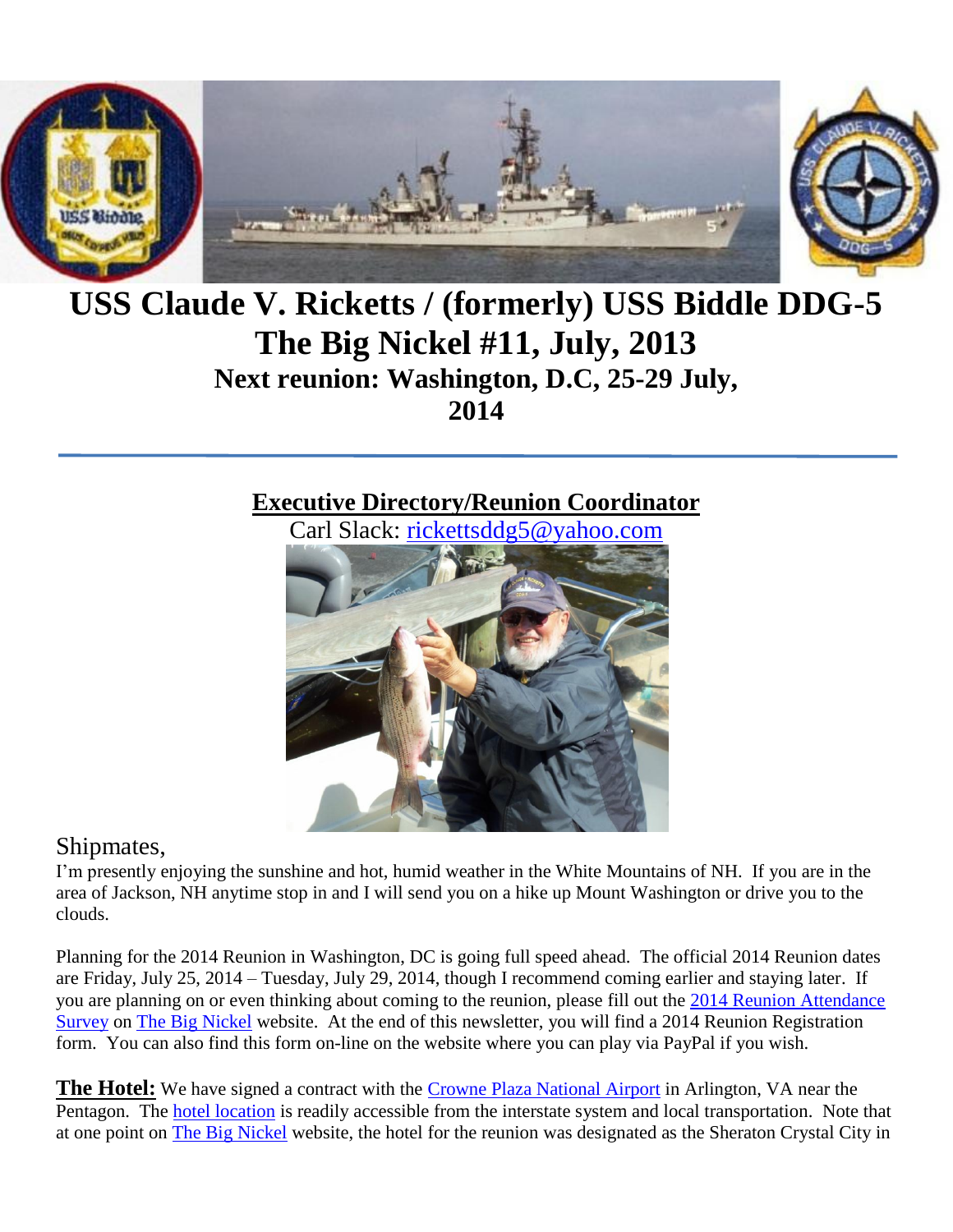Arlington, VA. However, because they would not honor the contract and give us the group rate 3 days before and after the reunion we were forced to cancel the contract we had with them.

To make your reservations at the Crowne Plaza National Airport call the hotel directly at 1-888-233-9527, or reservations local phone at 1-843-760-5839, or use the [special DDG-5 online booking link \(effective after](http://www.ihg.com/redirect?path=hd&brandCode=6c&localeCode=en®ionCode=1&hotelCode=WASNA&_PMID=99801505&GPC=DDG&blpu=true)  [August 15, 2013\).](http://www.ihg.com/redirect?path=hd&brandCode=6c&localeCode=en®ionCode=1&hotelCode=WASNA&_PMID=99801505&GPC=DDG&blpu=true) If you call, make sure you tell them you are with the DDG 5 Crew Members Association 2014. Reservations must be made by June 25, 2014 to receive the group room discounts. Any reservation received after June 25, 2014 will be accepted on a space and rate availability basis so get your reservations in before then. If you have a problem making a reservation [let me know.](mailto:Claude%20Ricketts%20%3crickettsddg5@yahoo.com%3e?subject=2014%20reunion%20room%20reservation%20issue)

The DDG-5 Association room rate is \$99 for Kings, \$115 for doubles plus tax per night. The rate is good for three days before and three days after the reunion. The before and after rates are on a space available basis, so make those reservations now. The current room block is for 30 rooms. This is a small block of rooms and was done to make sure we met our numbers to receive a free hospitality room and other perks. If the room block fills up we can add to it as long as rooms are available, therefore the earlier the better. Reservations should be made as early as possible. There is no risk since you can cancel up until the arrival day. There is no reason to wait to the last minute, if your plans change you can always cancel at the last minute.

If you are flying in or coming by train or bus you really do not need a car, there will be others with cars and we can work out transportation. The hotel provides shuttle service to Reagan National Airport and all around Arlington. We (the DDG-5 Association) will provide limited shuttling to and from Dulles airport using our personal vehicles. You can also use the metro from there and elsewhere in the DC area. The metro stop is close to the hotel. Crowne Plaza parking is \$19 a day. There is street parking available although it is limited. Parking is free at Crystal City Mall after 1600 on week days and weekends, which will work well for shipmates who will be coming for the evening events.

**Touring Washington, D.C.:** I am planning on being there early to spend some time visiting Civil War sites in VA because 2014 marks 150 years since 1864. I also am planning on visiting Annapolis after the reunion. Would welcome company from anyone else interested in tramping the Civil War road or visiting Annapolis.

Red bus tours can be caught near the hotel, and they allow on and off for most major sights, using the Red Bus Tours allows everyone to see and spend as much time on what they are interested in.

**Reunion Agenda:** Our tentative plans are to have a welcome reception on Friday night, dinner on Saturday night, and pizza on Sunday night. Sunday we are planning a bus tour with a guide to the war memorials in DC. We will stop at the Navy Memorial and have lunch there and dedicate a plaque to DDG 5. To get information on the plaque look at the [Navy Memorial Plaque Wall](http://www.navymemorial.org/NavyLog/PlaqueWall/tabid/406/Default.aspx) website. For the plaque we need to raise \$3000. I have reserved a spot and will put the first \$500 down. A proposed plaque design and donation form will be available this fall to aid in tax deductible donations towards procurement of the plaque

Our big event will be on Monday 28 July at the Washington Navy Yard. The USS Barry is berthed there and we will having our ceremony on board. As a Forest Sherman 900 class and except for the lack of missile systems, the Barry has a lot in common with our ship. This is when we will celebrate 50 years since DDG 5 was commissioned the USS Claude V. Ricketts as well 50 years from starting the NATO Mixed Manning Demonstration (MMD).

If you were on board for the MMD, this is your time to come celebrate and remember that event. This was a significant time in American History when we were involved in the Cold Was with Russia. The MMD was an idea that President Kennedy and Secretary of Defense McNamara had to protect the free world. Gordon Hogg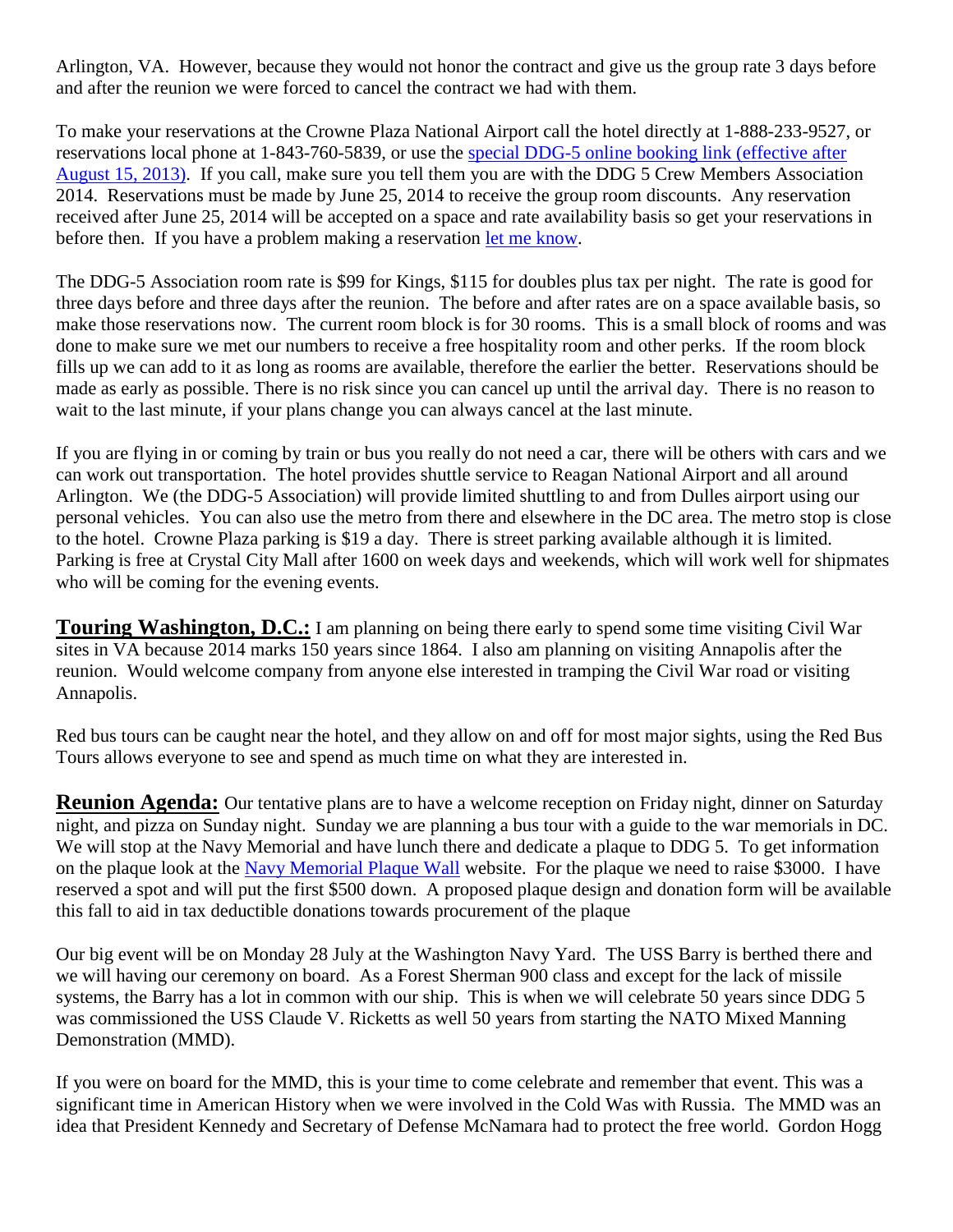from Kentucky is working on a book about the mixed manning. There is a form on the web site for contacting Mr. Hogg. If you took part in the MMD, please contact Gordon by using the [form on the web site.](http://thebignickel.org/MMDCrewAnnouncement.html)

This is the one reunion everyone should try to make. We're working to make it special. It is the ships and our history and time is rolling on and we are all getting older. Some of the key players in our history are no longer with us.

We are also working on having the Navy Museum doing an exhibit of the Mixed Manning Demonstration, with a video display of the video "In Common Cause" which can be found on [The Big Nickel](http://thebignickel.org/) website. I would also appreciate any help we can get from shipmates who live in the DC area or anywhere. I need help from anyone who might have contacts at the Navy Yard and the USS Barry. We're still early enough in the planning that things can be changed, so if anyone has other ideas or suggestions, let's [hear from you.](mailto:rickettsddg5@yahoo.com?subject=2014%20Reunion%20ideas)

The event on Monday, 28 July celebrates an important time in the history of the ship and I think an all-out effort should be made to make it special and memorable. I would like to have put together a booklet about the ship, the MMD, and Captain Fortson, something similar to what was done in 1964. The reunion will cost money. I would like to sell space in the booklet to sponsors to help with the costs. I would like some help from anyone who has experience doing that kind of booklet and selling space.

We will be inviting members of the Ricketts and Fortson families to attend any or all events of the reunion. We are also looking into inviting members of the MMD nation naval attaches and possibly the Secretary of State and Secretary of the Navy to attend the Monday ceremony.

I'm also looking for crew members who have experience in:

- Fund raising
- Grant applications
- Booklet writing  $\bullet$
- Invitations to dignitaries
- Commissioning ceremonies
- Changes of command  $\bullet$

We also need to incorporate the Association and obtain a nonprofit status (i.e.,  $501(c)(3)$ ). If any shipmate has experience applying for non-profit status, please [contact me.](mailto:rickettsddg5@yahoo.com?subject=Non-profit%20status%20response)

I'm looking for **feedback** on this reunion. Everyone's [feedback](mailto:rickettsddg5@yahoo.com?subject=2014%20Reunion%20Feedback) is welcome and needed.

Shipmates, one and all, are encouraged to attend this reunion. You should make an effort to reach out and find shipmates who served with you and also encourage them to attend. Everyone is allowed to post the reunion information wherever they can; it is every shipmates' responsibility to help get the word out. Do you remember the all hands magazine they always said pass it on. I post information about the reunion on and in all the websites and magazines that I know of. Back when there were fewer reunions the magazines used to have it in several issues. Today most only publish them one time and post it on their website. The Fleet Reserve only allows a member a free posting once a year. If anyone is a member of the VFW, could you post the reunion info with them? Here is the information to post/publish:

DDG 5 Crew Members Association C/O Carl Slack PO Box 83, Jackson, NH 03846 Phone: 1-603-986-4661 Email: [RickettsDDG5@yahoo.com](mailto:RickettsDDG5@yahoo.com) Website: [www.thebignickel.org.](http://www.thebignickel.org/)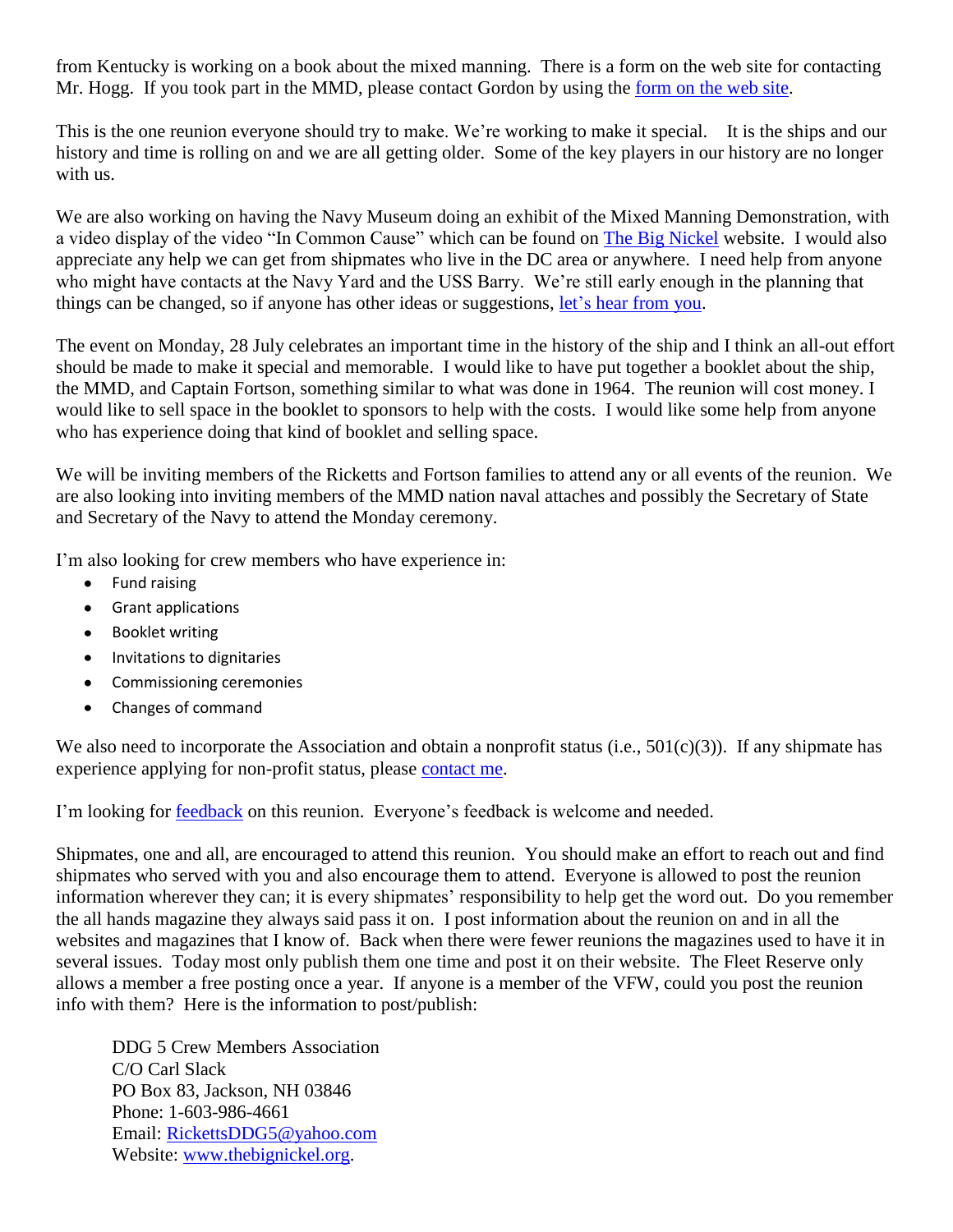You can use your own information as the point-of-contact if you wish. I only recommend doing that if you are prepared to receive contacts from a lot of people, other than shipmates.

# **Remember never assume that we have contacted anyone, Better that several shipmates reach out than no one.**

Hope to see everyone there! We are all getting older and time is marching on, so don't miss the 2014 Reunion. If you plan on going to the 2014 Reunion, the registration form is on the next page. Complete the form and send it along with your check to Michael Margeotes.

Carl Slack FTM1 63-68 Executive Director DDG 5 Crew Members Association [RickettsDDG5@yahoo.com](mailto:RickettsDDG5@yahoo.com)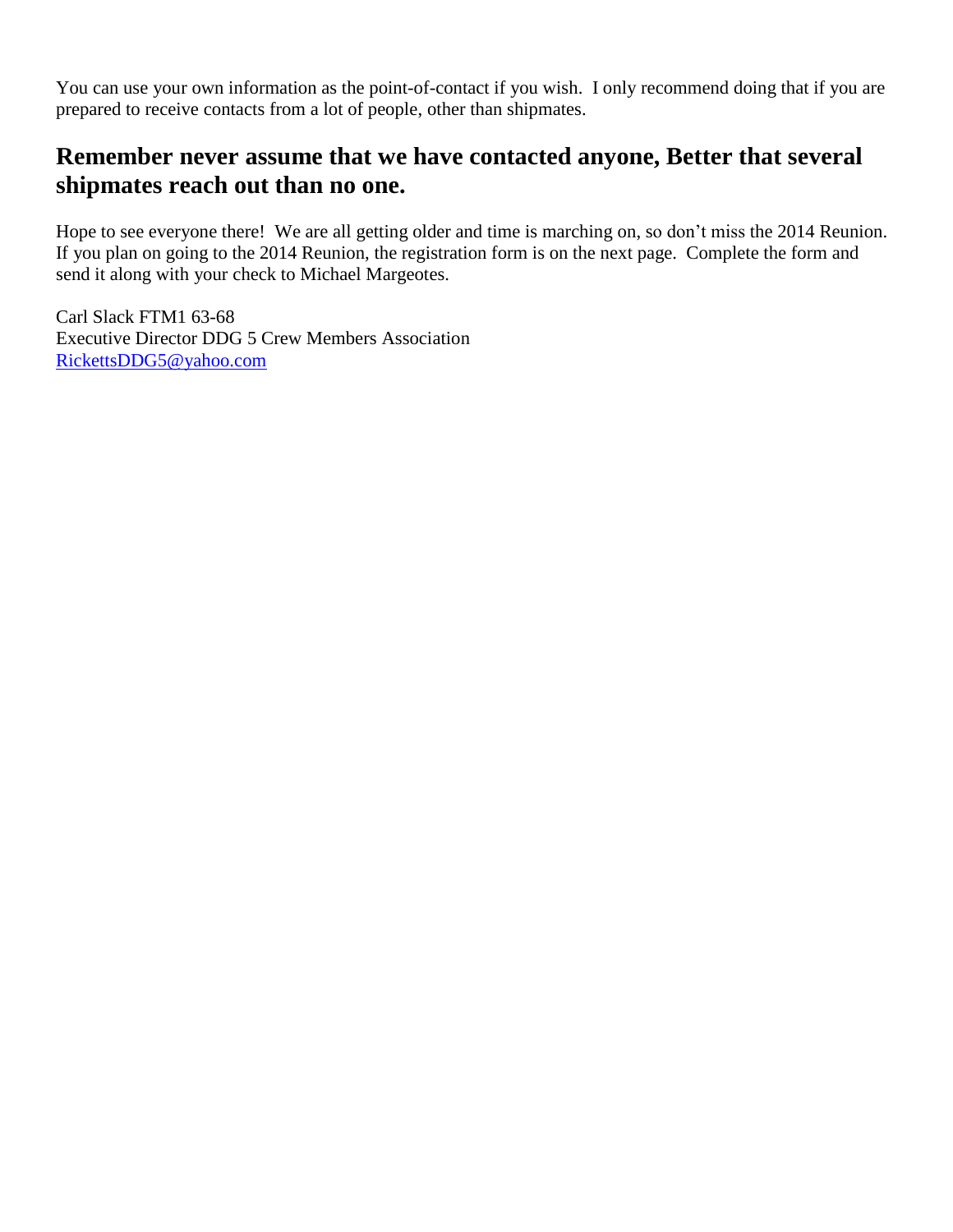# **2014 DDG-5 Reunion**

 $25$  July  $- 29$  July Washington D.C.

Send/submit this form no later than 1 July, 2014. After 1 July, bring the form and payment with you.

| Please print name of attendees as you want them to appear on name badge: |                                                                   |  |  |  |  |  |  |  |  |
|--------------------------------------------------------------------------|-------------------------------------------------------------------|--|--|--|--|--|--|--|--|
|                                                                          | Years onboard (i.e., $7/64 - 3/68$ ):<br>Crew member:             |  |  |  |  |  |  |  |  |
| Country:<br>Spouse:                                                      | ___US ___German ___Greece ___Italy ___Netherlands ___Turkey ___UK |  |  |  |  |  |  |  |  |
| Guests:                                                                  |                                                                   |  |  |  |  |  |  |  |  |

Registration is \$40 for each crewmember and guests over 18 and \$10 for spouse. Guests under 18 are free. Registration includes use of the hospitality room with snacks and non-alcoholic beverages (BYOB), name badges, reunion pin (first 100 registries), and coffee mug.

|                                                                            | Crewmate: $$40 = $$                    |                                    |  |  |
|----------------------------------------------------------------------------|----------------------------------------|------------------------------------|--|--|
|                                                                            |                                        | Spouse: $$10 = $$                  |  |  |
|                                                                            |                                        | Guest(s): $X \$40 =$ $\frac{1}{2}$ |  |  |
| Friday welcome reception with hors d'oeuvres and cash bar                  | Number attending: $X$ \$35 = \$        |                                    |  |  |
| Saturday buffet dinner                                                     | Number attending: $X$ \$50 = \$        |                                    |  |  |
| Sunday memorial tour w/lunch                                               | Number attending: $\_\_\_$ X $$45 = $$ |                                    |  |  |
| <b>Association Dues</b>                                                    |                                        | \$10                               |  |  |
| Hull #P5 Donation (to aid in the effort to save the Charles F. Adams DDG2) |                                        |                                    |  |  |
| Total                                                                      |                                        |                                    |  |  |
| \$20 non-refundable deposit                                                |                                        | \$\$20                             |  |  |
| Due at the reunion                                                         |                                        |                                    |  |  |
| Name                                                                       |                                        |                                    |  |  |
| Signature                                                                  |                                        |                                    |  |  |
| Address                                                                    |                                        |                                    |  |  |
| Email address                                                              |                                        |                                    |  |  |
| Comments:                                                                  |                                        |                                    |  |  |

If paying with personal check, make check payable to **DDG 5 Crew Members Association**. Mail to:

DDG 5 2014 Reunion c/o Michael Margeotes 49 Columbia Blvd East Stroudsburg, PA 18302

Make hotel reservations directly with the Crowne Plaza National Airport Hotel. Make sure you tell them you are with the DDG 5 Crew Members Association. See the website for more details.

If you are planning on coming to the reunion and haven't yet done so, please fill in the 2014 Reunion survey on the website.

[\(http://thebignickel.org/2014Reunion.html\)](http://thebignickel.org/2014Reunion.html)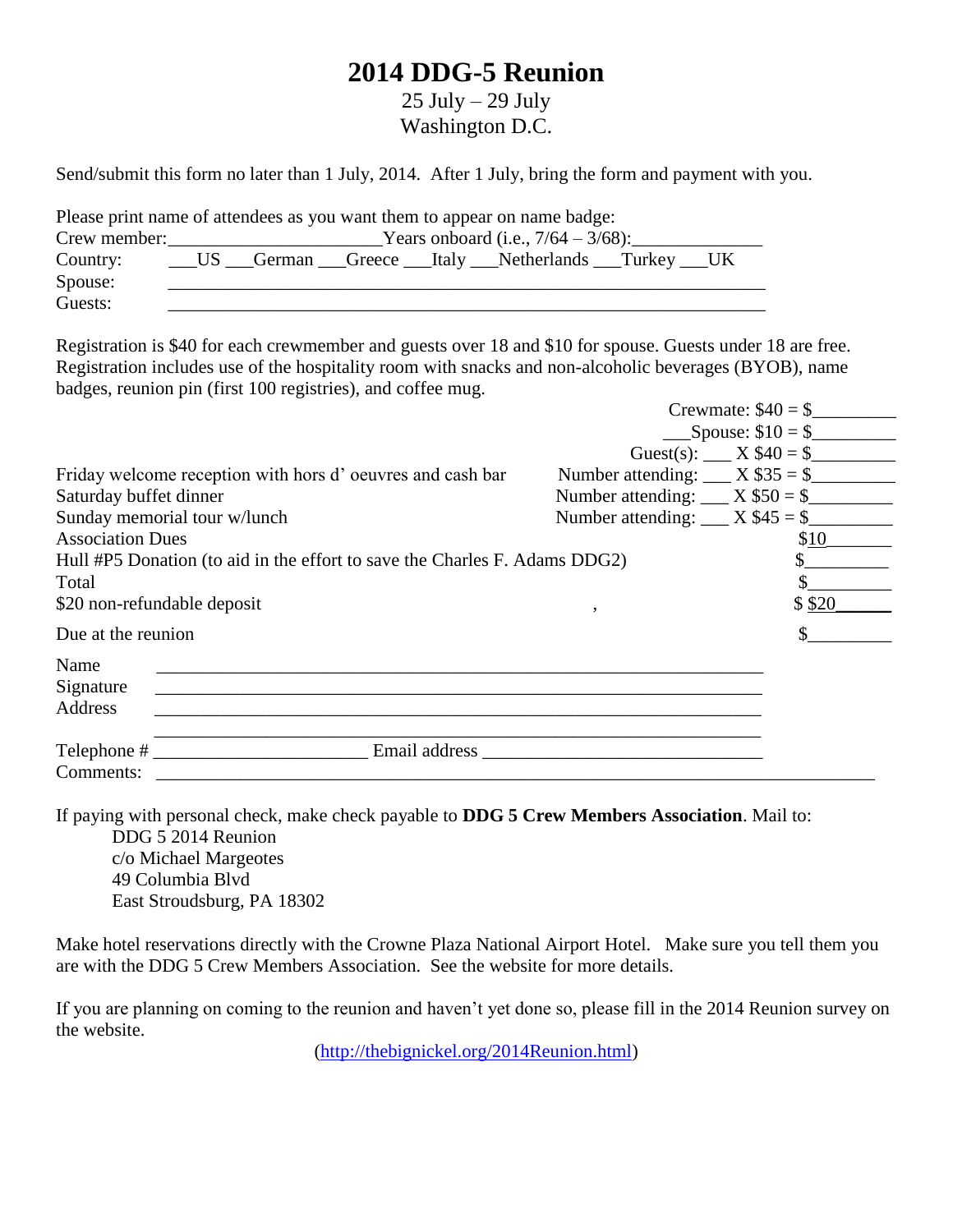# **Treasurer**



Contact [margeotesm@msn.com](mailto:margeotesm@msn.com) Checking: \$25.75 Savings: \$137.38

# **Secretary**

Dan Rogers



The minutes from the 2012 Reunion Crew Meeting can be found on [The Big Nickel website.](http://thebignickel.org/TheReunions/2012/CrewMeeting/Minutes/DDG-5_2012_Reunion_Busniess_Meetiing_Minutes.pdf)

# **A word from the Webmaster**



**Kirk "VJ" Neuman** [Captain.Kirk@TheBigNickel.org](mailto:Captain.Kirk@TheBigNickel.org) [TheBigNickel.org](http://thebignickel.org/) or [USSClaudeVRicketts.org](http://ussclaudevricketts.org/)

There is a new video page for the site. As I write this, there are 3 videos available; a 17 minute video about the Mixed Manning Demonstration (MMD) thanks to Gordon E Hogg of the University of Kentucky, a brief, 2 minute video about the funeral of Adm. Claude V. Ricketts and the recommissioning of the ship in July, 1964, and a brief 2+ minute video filmed and put together by SK2 Gene Lambert (1967-1968) of missile shoots in the waters off Puerto Rico. If you have any videos that you'd like to share online, please contact me and we can work out the details of getting it online.

I previously mentioned Gordon E. Hogg who graciously provided a copy of the video, *In Common Cause* about the MMD. Gordon is with the Special Collections department of the University of Kentucky Libraries and is researching a book about the MMD which he hopes to publish in 2015. Gordon contacted Carl Slack,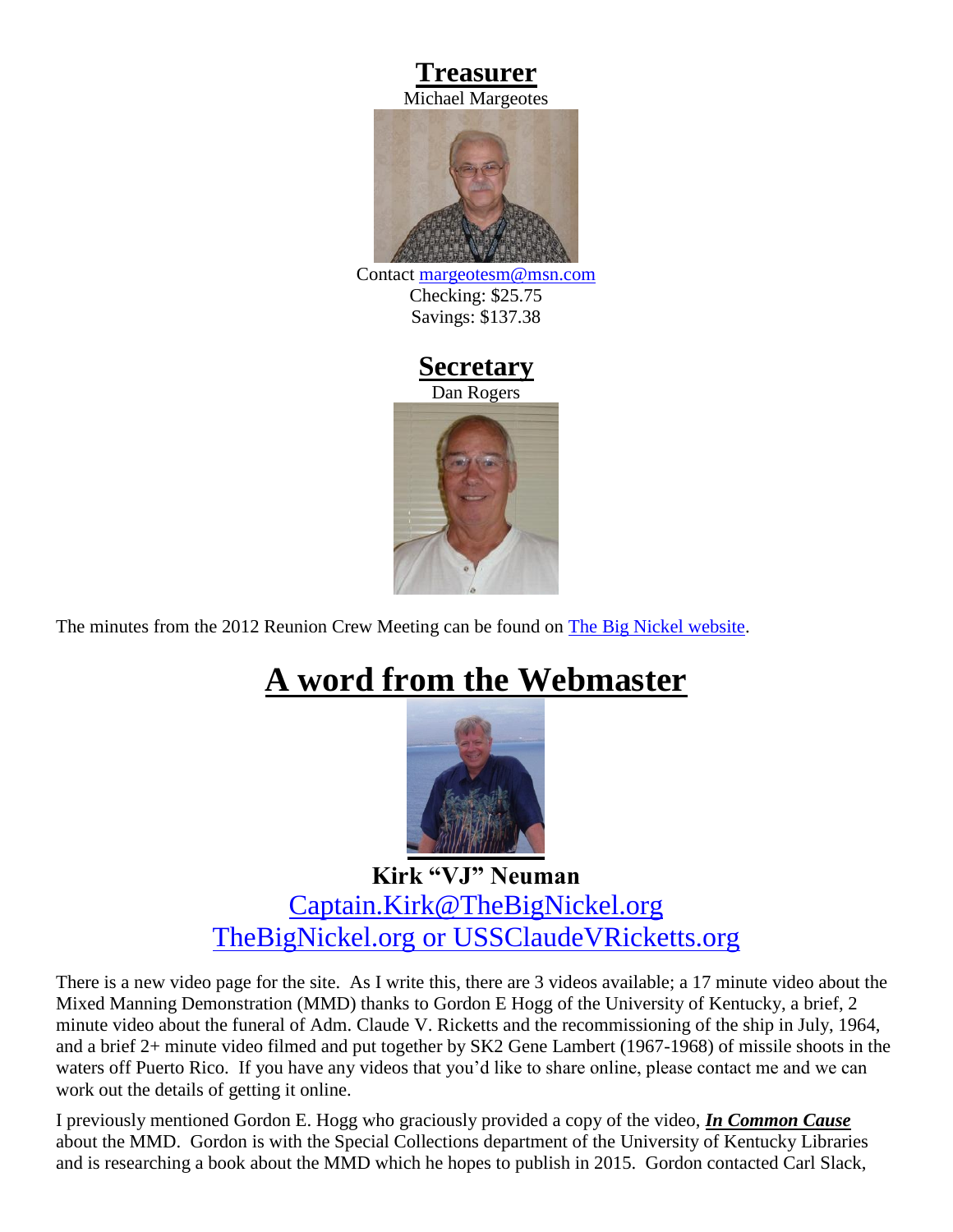Jim Miller and myself last April about his research and his efforts to contact MMD crew members for their reminiscences and thoughts about that deployment. As a result Gordon has been invited to attend the 2014 reunion since it is hoped that a number of MMD shipmates will be in attendance, including some of our non-US shipmates. In addition, I have created a special MMD Crew Announcement page which contains a form for MMD shipmates to provide initial contact with Gordon. (As I write this, I have uncovered some issues with the contact form processing and am working feverishly to correct things. If you have previously filled out the contact form, your information was lost and you will have to redo the contact. Please check the page often to see when it goes "live" once again).

When the 2014 Reunion registration form becomes available online later this summer, I hope to have in place on-line registration and payment, via PayPal. This is to help accommodate our MMD shipmates from across the pond as well as all US shipmates. Since reunion costs haven't yet been solidified, the form is not yet available, but keep checking the 2014 Reunion page for any updates. If you are thinking about attending the reunion and haven't yet done so, please fill out the Reunion Survey so that the Reunion Committee can get an idea of how many attendees there will be and their interest in various activities being planned.

If you've kept up with the **Last Site Updates**, via the button on the Home Port page, you should be aware of the new **Personnel Office** page I've put up. This page has links to the National Archive to assist you obtaining copies of your military records, DD-214, replace any medals/awards you may have and information about how to locate other service members along with numerous other items.

I would encourage you to check/update your registration information if you haven't done so recently. Simply click the BRB (Big Red Button) on the Home Port page for instructions on how to do this. As always, if you have questions or problems, contact me.

# **A word from the Storekeeper**



# **Kirk "VJ" Neuman** [Storekeeper@TheBigNickel.org](mailto:Storekeeper@TheBigNickel.org)

The "new" ships store is now open for business. Items for sale include ships cups, ships hats, ships patches, challenge coins, polo shirts and denim shirts (long and short sleeve). I'm (still) working on implementing an online ordering and payment system using PayPal to make it easier to order. In the meantime, simply fill out the PDF order form, print it and send it to the address indicated along with your check or money order.

# **The Amen Corner**

**Chaplain: Wayne Miller**

**[Choicemedtrans@optonline.net](mailto:Choicemedtrans@optonline.net)**

## **Taps:**

We have received notification of the passing of the following shipmates and family members since the last newsletter: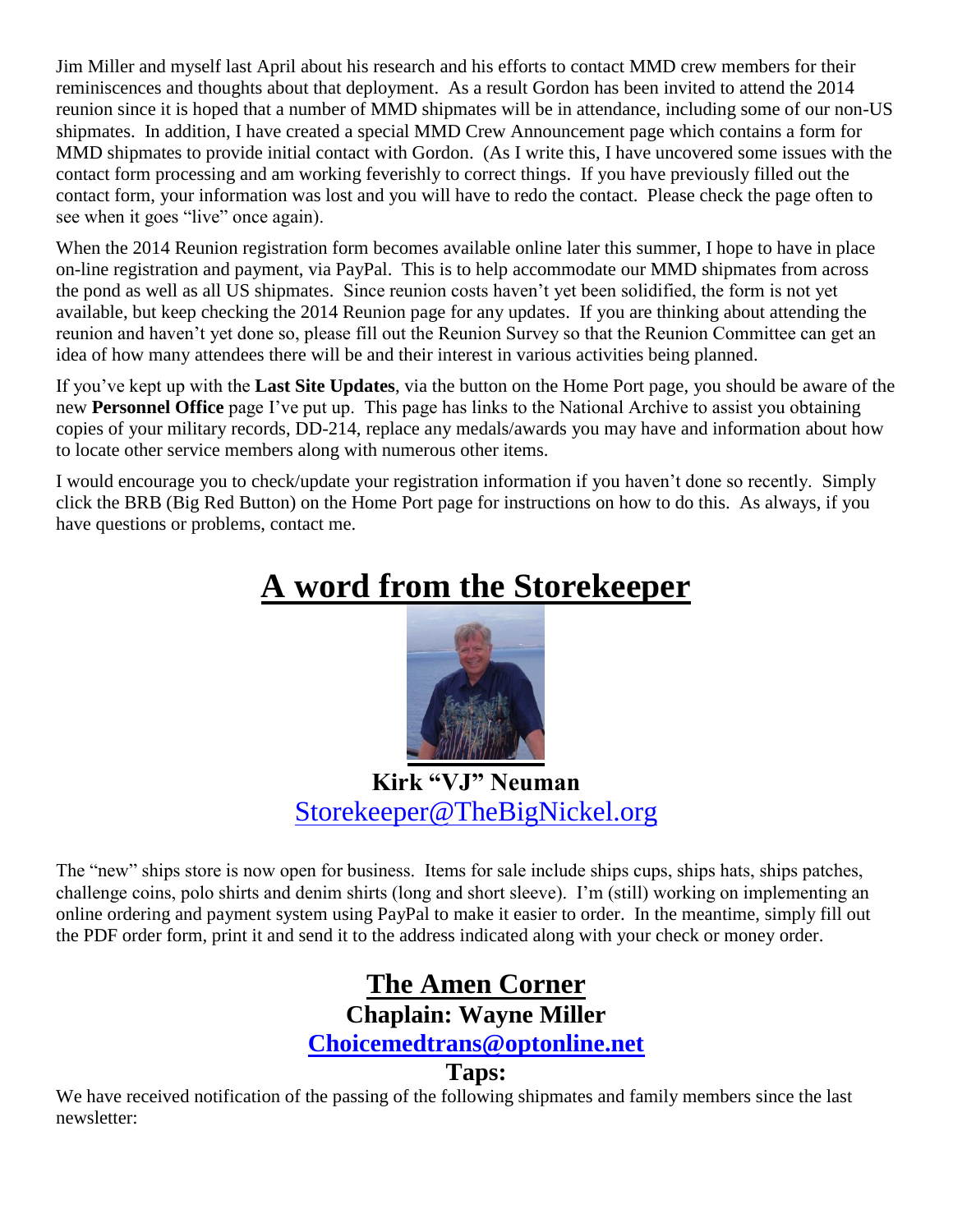Captain Thomas Russell Sheridan (Commanding Officer, June 19 1980 - Mar 27 1982) - June 20, 2013. You can view his **obituary here**. Memorial contributions may be made to the **Leukemia and Lymphoma Society**.



MM2 Michael Waltman (1968 - 1970) - April 27, 2011. You can view his *obituary here*.

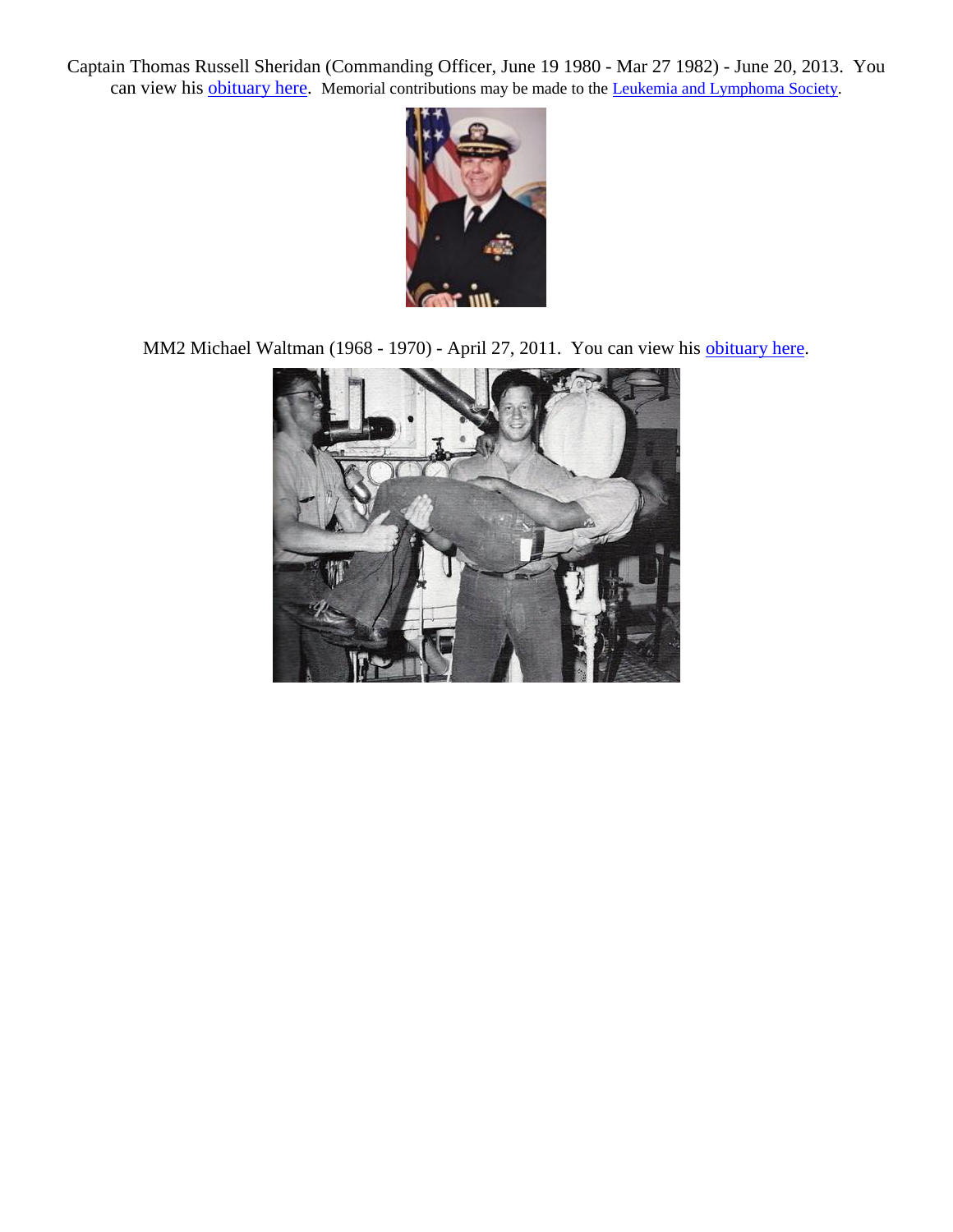# **Where Are They Now**

We're adding a new section to The Big Nickel Newsletter to highlight shipmates then and now. We begin with JO1 Toby Marquez. Toby was the primary photographer assigned to the ship during the Mixed Manning Demonstration. His job was to visually document the 18 month endeavor and produce news releases about the ship and crew for the national and world press.



If you were on board during the Mixed Manning Demonstration (MMD) (June 1964 – December 1965), do you remember the first class petty officer who went around the ship with his hat on backwards and cameras around his neck, taking everyone's pictures in their work spaces? Well not much has changed; he might be a few years older (but then aren't we all), but still puts his hat on backwards and has his ever ready cameras. He is also beating on little white balls with sticks and calling it a game. Toby had a very interesting career in the Navy both before and after the MMD. He was involved with another mixed manning on the USS Sanctuary. That involved the first Navy ship with a mixed male and female crew. When they were pulling into Wilmington, NC the crew was manning the rail and one of the females streaked in view of the press and dignitaries. He called the Admiral he worked for and reported the incident. The Admiral asked Toby if she was good looking, Toby said yes. The Admiral said that there is no problem and hung up.

## **Toby Marquez**

Filmmaker-Writer-Photographer

Toby Marquez is a photographer, producer-director writer whose assignments have taken him to 32 countries in Asia, Australia, Africa, North America, South America and Europe.

He has filmed prominent people including Jane Goodall, Kirk Douglas, Stevie Wonder, Senator John Warner, Kelly McGillis and Lil Wayne. He is a recipient of distinguished national awards for his films on the Chemehuevi Indians in California and the United States Navy in West Africa.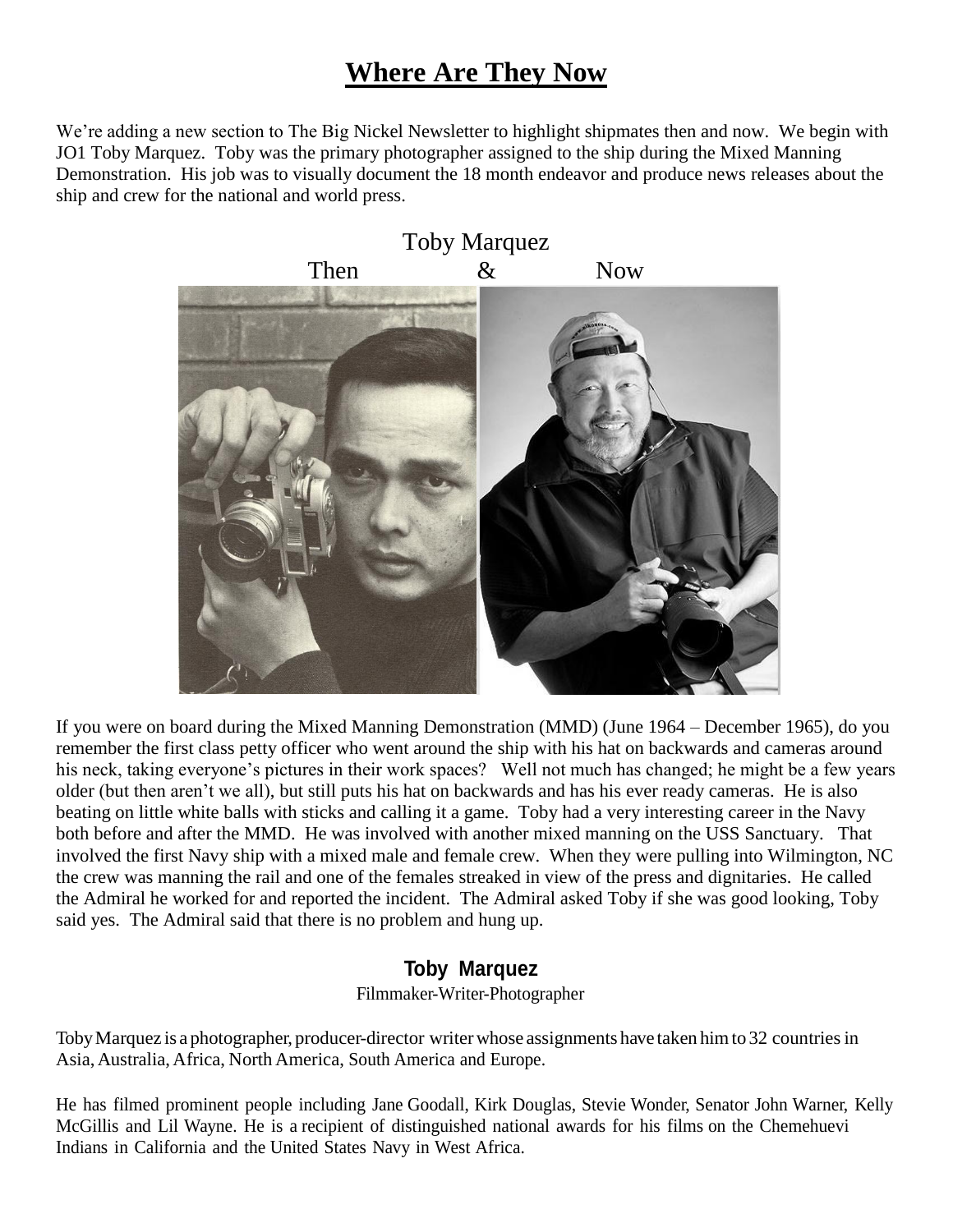Marquez has 20 years' experience consulting for major corporations, the non-profits and advertising agencies. He enlisted in the U.S. Navy, made Chief, commissioned as an Ensign, earned two masters degrees, became a public affair officer, rose to the rank of Commander and director of the Navy's weekly worldwide video information program. He now heads **STUDIO M Inc.** -- a company specializing in corporate and institutional communications -- with emphasis in the creative application of visual communications. In recent years he became active in fundraising forthe Leukemia & Lymphoma Society and American Red Cross. For The Wounded Warriors and the U.S. Navy Memorial Foundation he helps direct their annual golf tournaments. He's currently producing a short film on the Wheeling Jesuit University in West Virginia.

*National* Hollywood's **"Directors Guild of America Award"** *Awards*forthedocumentary"AGATHERINGINTHEDESERT"

"CineGoldenEagleAward" **for the short film** "WEST AFRICA"

### "Eastman Kodak Award" **for excellence inPhotography**

*Education* M.A. Communications, University of Southern California M.S. Film Education, University of Southern California Graduate Photojournalism Program, Syracuse University BA Journalism, Ateneo de Manila

**STUDIO M Inc**. 1709 Wainwright Dr., Reston, VA 20190 703.471.4666 [email:](mailto:tobymarquez@mac.com)  [tobymarquez@mac.com](mailto:tobymarquez@mac.com)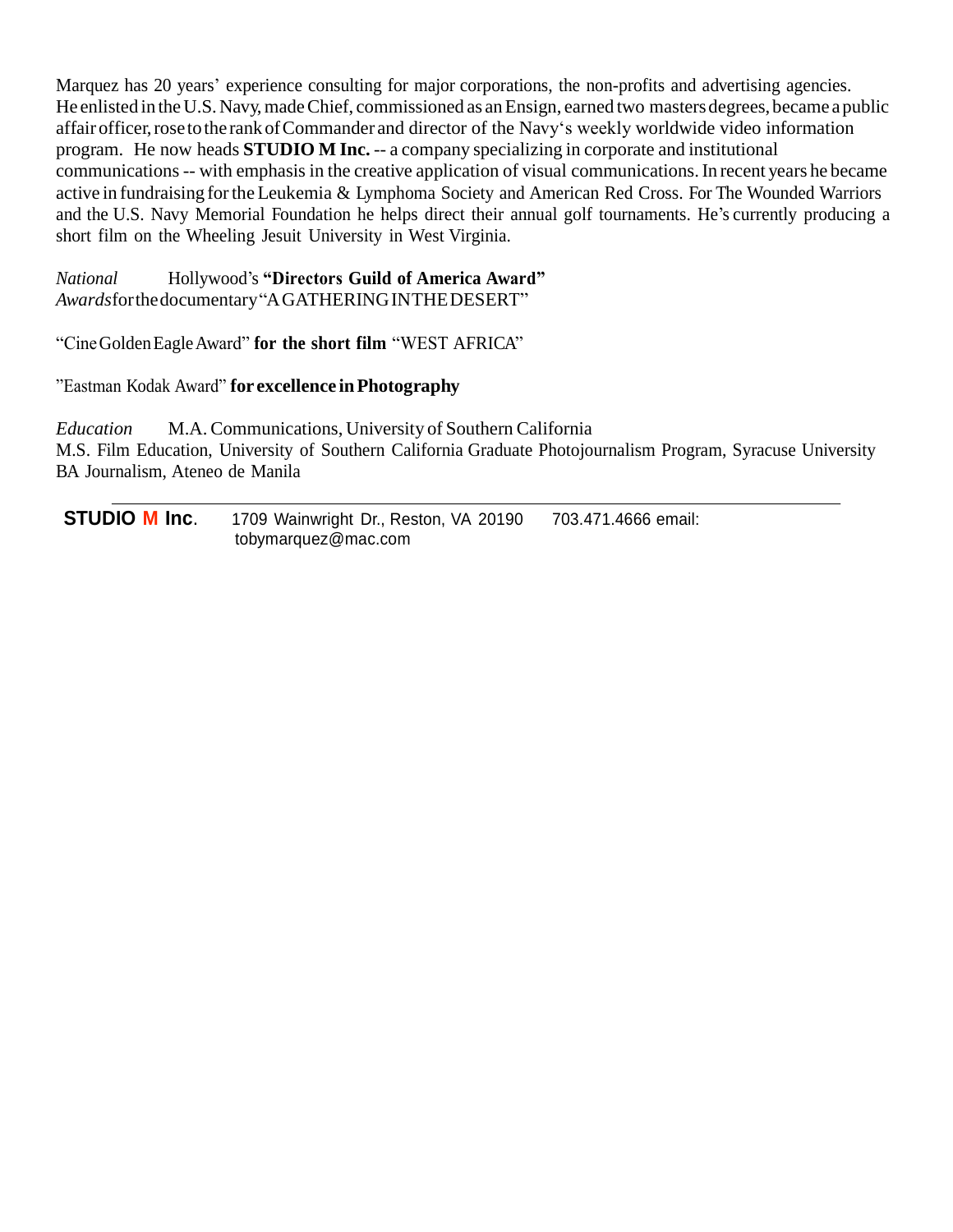# **Bring Home The Adams Updates**



Here is the latest information about the situation and work being handled in Jacksonville FL. by the JHNSA [\(Jacksonville Historic Naval Ship Association\)](http://www.adamsclassmuseum.org/) who is the ACVA [\(Adams Class Veterans Association\)](http://www.adamsclassddgvets.org/) Jacksonville group.

Following is an excerpt from the article, but please visit [www.folioweekly.com](http://www.folioweekly.com/Shipshape,5880) for the complete article about establishing the USS Charles F. Adams as a floating ship museum on the St. John's River in Jacksonville at the old shipyard location between downtown and the sports complex.

*"An average of more than 27,500 vehicles zoom past a point two miles south of the Florida-Georgia border on Interstate 95 in each direction. That's more than 55,000 vehicles every day, according to 201l North Florida Transportation Planning Organization figures.*

*If just 5 percent of the vehicles traveling southbound visited Downtown Jacksonville, that would be about 1,375 vehicles. If each car had an average 2.3 passengers, more than 3,100 people a day would visit our city — more than one million per year. For comparison's sake, St. Augustine has six million visitors per year.*

*What type of attraction could convince that many people to leave I-95 and go Downtown? Converting the destroyer USS Charles F. Adams into a floating museum would provide this kind of a draw."*

Help us "Bring Home the Adams" through your support and if you can make a tax deductible contribution, please do so!

*Below is the lead editorial from the July 12, 2013 Florida Times-Union regarding the Shipyards (future berth for the Charles F. Adams DDG-2).*

## **Shipyards property deserves a rebirth**

In truth, the Jaguars and the Shipyards — the city-owned property just yards away from EverBank Field — have a lot in common.

The last few years haven't been too kind to either. But each has real potential that may simply need vision and patience to be fulfilled.

So it's fitting that Jaguars owner Shad Khan has expressed interest in developing the Shipyards, the riverfront site that stretches some 40 acres between downtown and Metropolitan Park.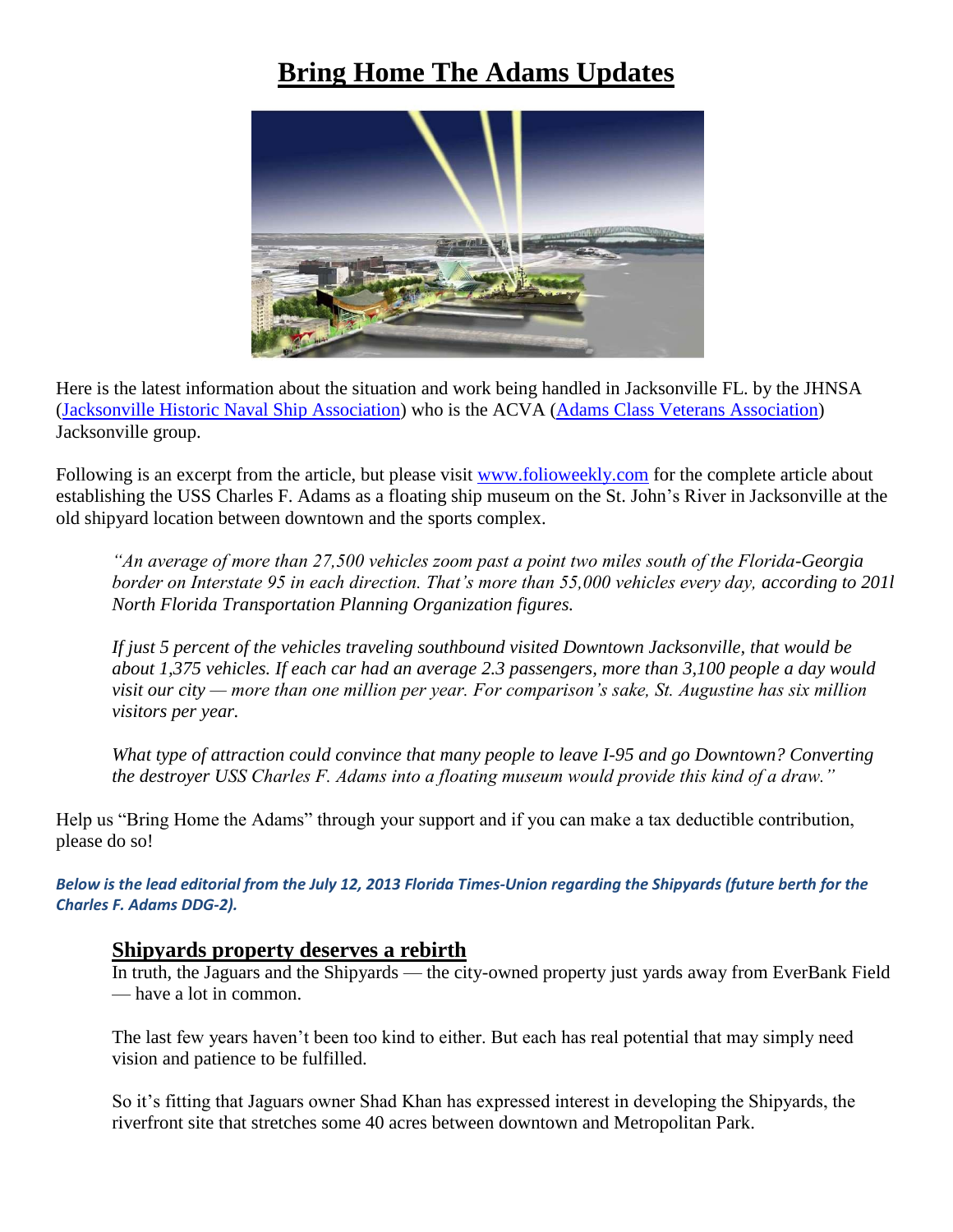For too long the vacant property has been an untapped asset that's fallen victim to financial, legal and other obstacles.

If Khan can use his resources and access to expertise to revive the Shipyards, it could bring a surge of fresh energy to downtown Jacksonville — and create positive ripple effects for the whole community.

#### **BACKING UP THE PROMISES**

Over the past decade, the Shipyards property has been eyed as a potential site for everything from a residential-commercial project to a multi-tower condominium complex.

None of those ideas have come to fruition.

If Khan takes over Shipyards, however, he'll do so with a proven record for getting things done in the community.

In addition to taking over the Jags last year, he also helped finance SouthEast Holdings' purchase of the Laura Street Trio this spring. That will provide instant credibility and momentum to any project Khan might propose for the Shipyards location.

That's critical, because after years of unmet promises by others, the Shipyards must be in the hands of someone capable of backing up talk with actual follow-through.

Khan clearly meets that standard.

#### **MAINTAIN ITS CHARACTER**

But if Khan does take over the Shipyards, his first priority should be developing a project that fully capitalizes on its main strength: its prime riverfront location.

A future project must not detract from the grand view or limit public access to the riverfront. In fact, it should capitalize on it.

And it should have buildings that are constructed and positioned in a manner that enhances the area's riverfront character not block the view.

For example, how about an emphasis on modern glass architecture that offers plenty of visual access to the nearby water?

Or an aquarium, designed with innovation and daring, that flows in seamless fashion with the overall riverfront location?

Or an eye-catching state-of-the-art maritime museum that fully reflects that industry's massive importance in this area's history?

Or a mixed-used development that attracts people living on the waterfront just walking distance from a Jaguars game. By not relying on just one use, the development can avoid a risky bet.

### **IT SHOULD BE DRAMATIC**

Sure, it can be argued that almost anything might be an improvement over the Shipyards in its current sad, unused state.

But the last thing Jacksonville needs is yet another brick box on the riverfront — particularly on a spot with such visual and logistical potential as the Shipyards.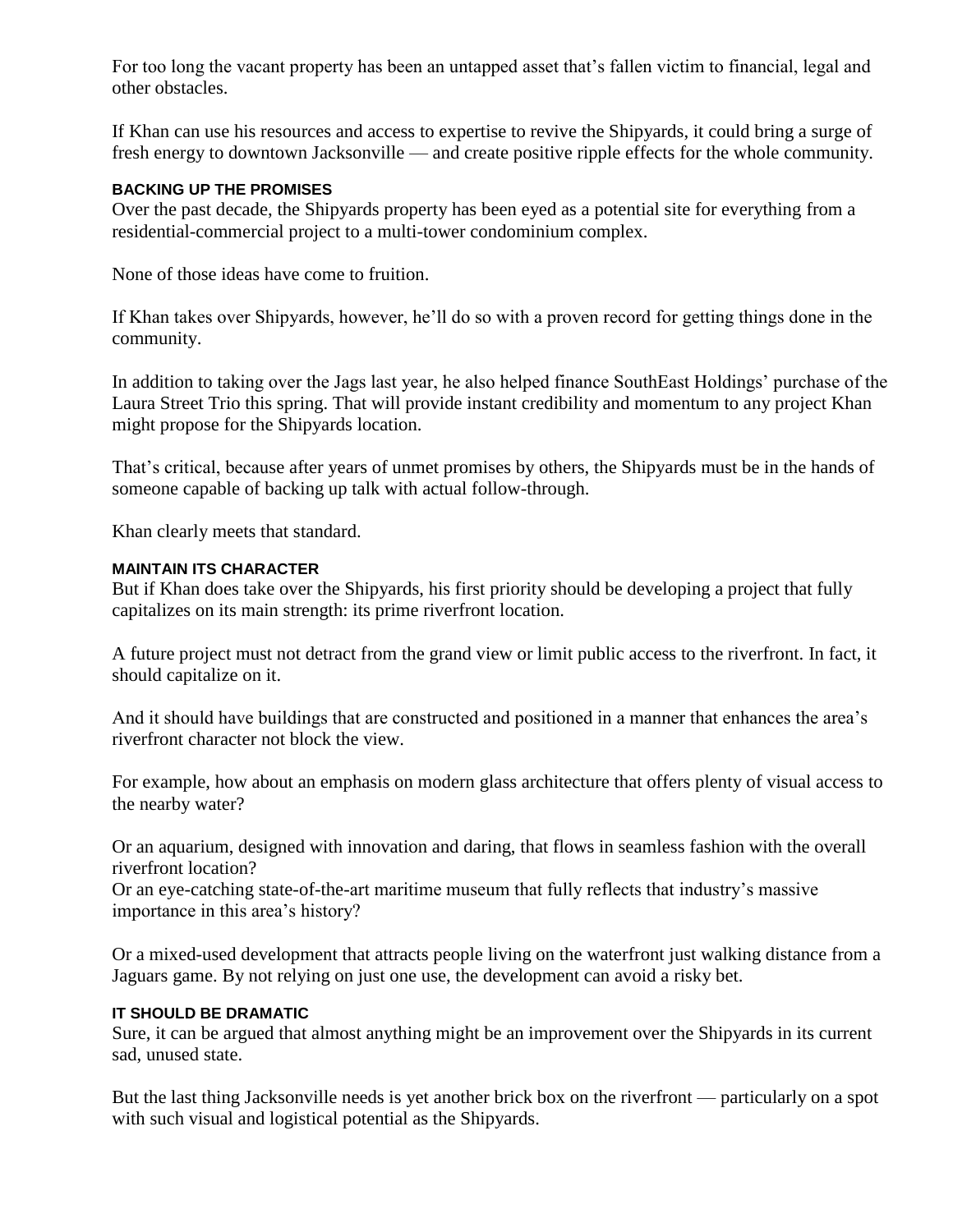Once an industrial site across from a power plant, the Shipyards location is ideal to transition to a glamorous new role.

In voicing his desire to develop the Shipyards, Khan said a new life for the property "would be good news" for not only his football team and others, but also downtown Jacksonville.

Khan is right, and his genuine interest in reviving the Shipyards is a good start.

#### *The following opinion article is from the July 18, 2013 Florida Times-Union. Daniel Bean, JHNSA President, believes that this article is extremely significant in the continuing effort to bring the Charles F. Adams to Jacksonville, FL.*

### **Destroyer downtown deserves support**

Given Jacksonville's proud heritage as a major Navy community, it seems obvious this city should have a prominent naval ship museum.

That's why the city should ramp up support for the Jacksonville Historic Naval Ships Association's campaign to bring the former USS Charles F. Adams here, anchor it downtown and convert the decommissioned destroyer, which counted Mayport among its home ports, into a major naval ship museum.

If successful, the campaign could produce the ultimate "everyone wins" result.

It would give Jacksonville a fine tourist attraction with long-term potential but one that maintains and sustains its presence with little risk to the community's taxpayers. "There's no excuse not to try this," says Daniel Bean, the association's president, regarding the proposed naval ship museum.

Bean's right, and the community's active, aggressive backing can remove any remaining excuses from keeping the USS Charles F. Adams from becoming an area museum.

#### **A RICH PAST**

Between 1959 and 1990, the USS Charles F. Adams was an invaluable asset for the Navy.

It was used during the Cuban missile crisis and Vietnam War and also saw service across the Middle East.

The ship's rich past, plus its deep and historic ties to this area, clearly makes it worthy of being preserved as a Jacksonville museum

But more important, it's worthy of being preserved as a museum that has a legitimate chance for success — and that's reflected in the plan put together by those leading efforts to land the USS Charles F. Adams.

The ship is the right size for the downtown riverfront. An aircraft carrier would be overwhelming and also create huge maintenance issues.

The Adams is a more realistic size. It would not be like a floating skyscraper.

#### **NEAR THE GOAL**

The backers are halfway to their goal of creating a \$2 million line of credit — built from private donations and other non-taxpayer dollars. That would allow the Adams to be towed from its current spot in Philadelphia and given the necessary touches to display as a museum.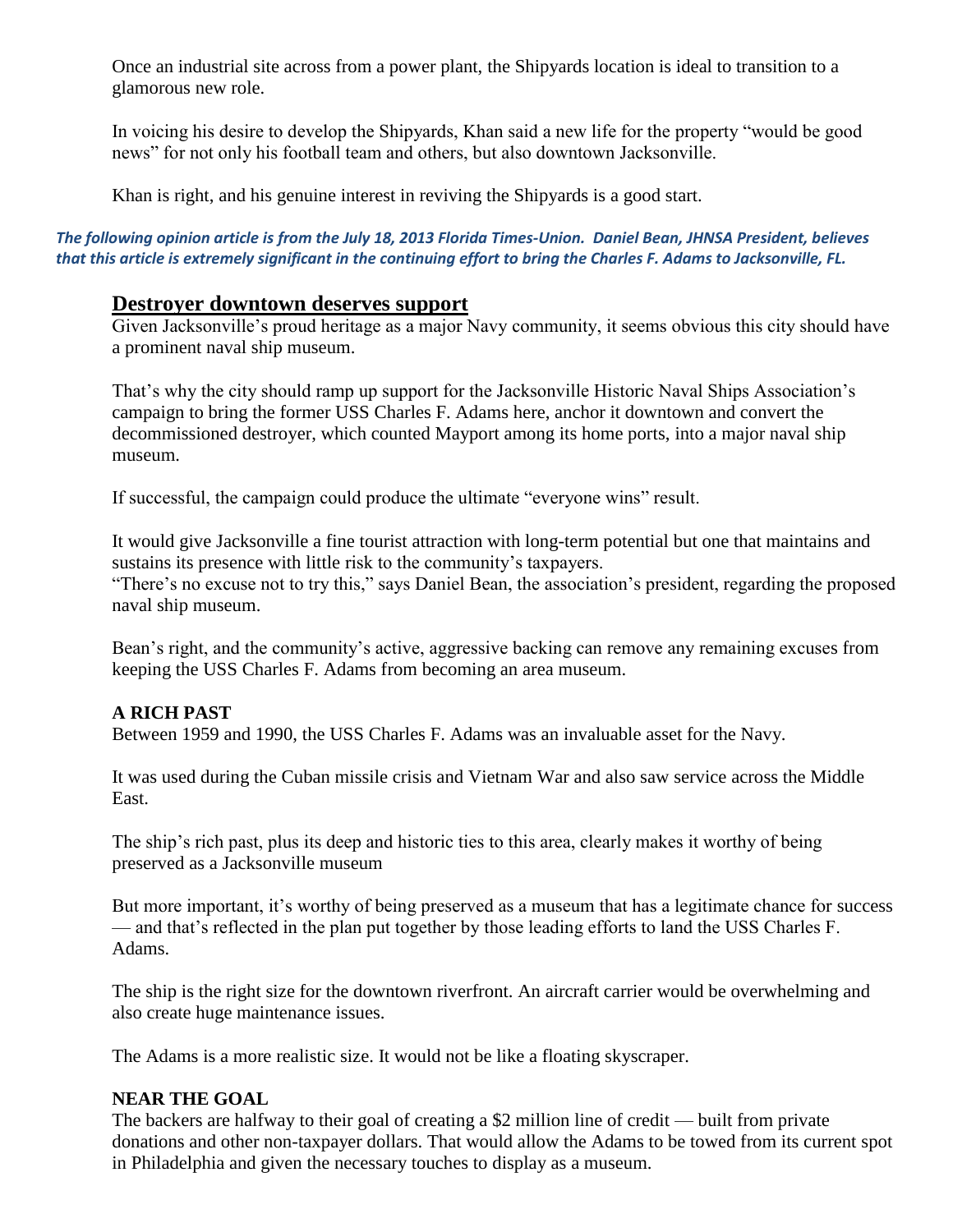However, if the ship doesn't perform as well as expected as a museum site during its first three years, the Jacksonville backers also have an agreement with a Texas salvaging firm to tow it away.

That agreement should effectively erase any fear that an unsuccessful USS Charles F. Adams museum would become a flop monstrosity that clogs up a portion of the riverfront for years to come.

### **A SOLID PLAN**

In short, the campaign backers have put together a solid plan that doesn't heavily depend on taxpayer money and wisely balances optimism (that the naval ship museum will succeed) with realism (that it might not).

That's all the more reason to be optimistic that the Adams could succeed here as a naval ship museum. Bean properly notes that a naval ship museum in downtown Jacksonville would celebrate two of the city's best attributes: the Navy and our water.

The plan to bring such a museum to Jacksonville also combines two other important attributes — it could be great for the city and largely painless for taxpayers.

It's time to apply full speed to that effort.

Below is a form to contribute towards the port Hull Plate #5. We, as an association, have completed our pledge for the starboard hull plate #5 during our 2012 reunion in Jacksonville, Florida. If you are able, please consider making a donation towards the hull plate.